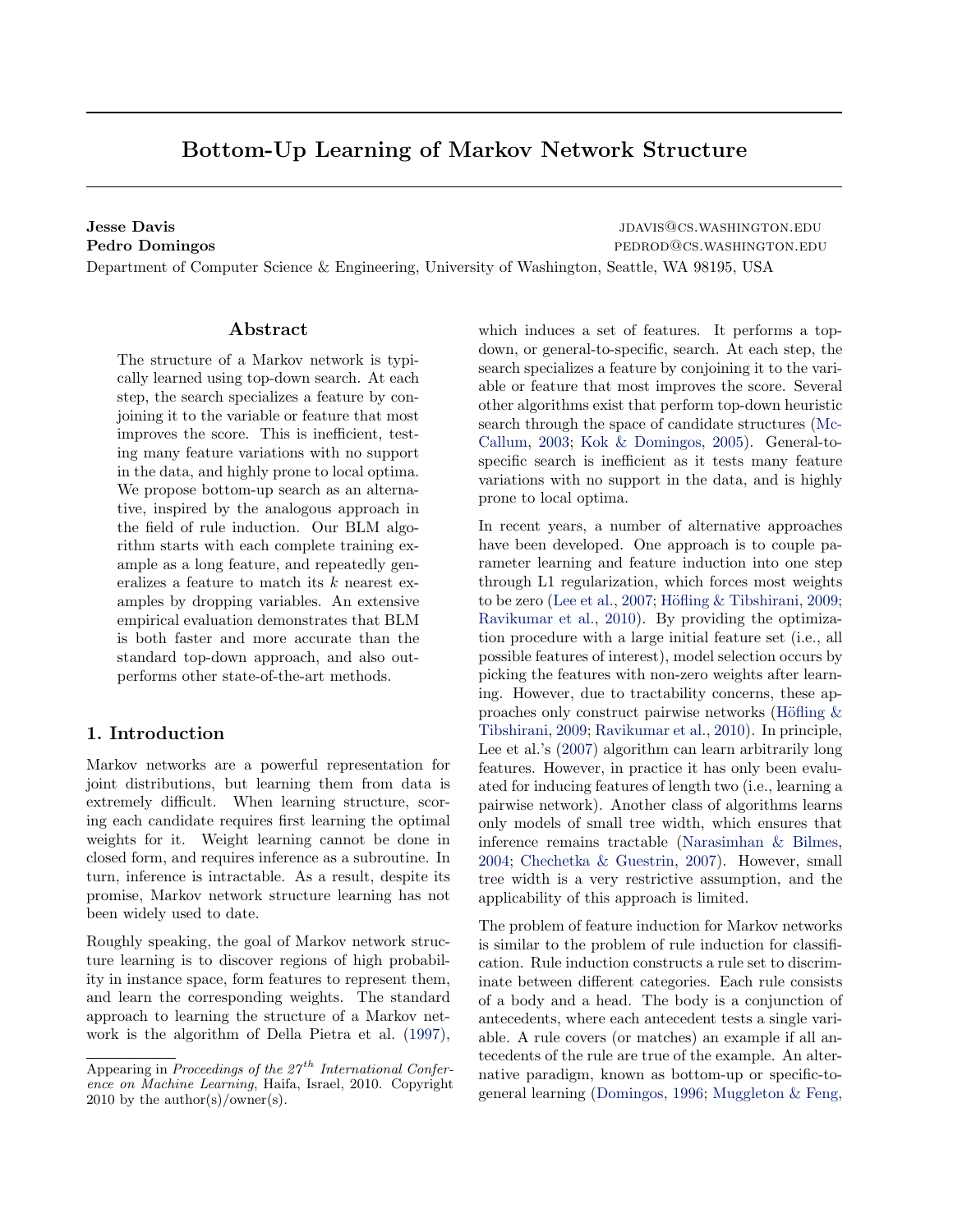<span id="page-1-0"></span>[1990\)](#page-7-0), exists in rule induction, which addresses the shortcomings of top-down search. Specific-to-general induction starts with a rule body that contains many antecedents. It then generalizes the rule by removing antecedents from its body, which expands the number of examples the rule matches. To our knowledge, the only approach for learning Markov (logic) networks to date that uses bottom-up ideas is Mihalkova and Mooney's BUSL algorithm [\(2007\)](#page-7-0). However, it only uses them in a pre-processing step to reduce the number of candidate features; the main feature induction process is still top-down.

We propose bottom-up search as an alternative method for learning the structure of a Markov network. Our algorithm, called BLM (Bottom-up Learning of Markov Networks), is inspired by the RISE algorithm for rule induction [\(Domingos,](#page-7-0) [1996\)](#page-7-0). BLM starts by treating each complete example as a long feature in the Markov network. The algorithm repeatedly iterates through the feature set. It considers generalizing each feature to match its  $k$  nearest previously unmatched examples by dropping variables. If incorporating the newly generalized feature improves the model's score, it is retained in the model. The process terminates when no generalization improves the score, which indicates that a local optima has been reached. We perform an extensive empirical evaluation on 21 data sets, and find that BLM is both faster and significantly more accurate than the standard top-down approach [\(Della Pietra et al.,](#page-7-0) [1997\)](#page-7-0), while also outperforming other state-of-the-art methods.

# 2. Markov Networks

#### 2.1. Representation

A Markov network models the joint distribution of a set of variables  $X = (X_1, X_2, \ldots, X_n)$  [\(Della Pietra](#page-7-0) [et al.,](#page-7-0) [1997\)](#page-7-0). It is composed of an undirected graph G and a set of potential functions  $\phi_k$ . The graph has a node for each variable, and the model has a potential function for each clique in the graph. The joint distribution represented by a Markov network is

$$
P(X=x) = \frac{1}{Z} \prod_{k} \phi_k(x_{\{k\}})
$$
 (1)

where,  $x_{\{k\}}$  is the state of the kth clique (i.e., the state of the variables that appear in that clique), and Z is a normalization constant. Markov networks are often represented as log-linear models, with each clique potential replaced by an exponentiated weighted sum of features of the state:

$$
P(X=x) = \frac{1}{Z} \exp\left(\sum_{j} w_j f_j(x)\right) \tag{2}
$$

A feature  $f_i(x)$  may be any real-valued function of the state. For discrete data, a feature typically is a conjunction of tests of the form  $X_i = x_i$ , where  $X_i$  is a variable and  $x_i$  is a value of that attribute. A feature matches an example if it is true of that example.

## 2.2. Inference

The main inference task in graphical models is to compute the conditional probability of some variables (the query) given the values of some others (the evidence), by summing out the remaining variables. This problem is #P-complete. Thus, approximate inference techniques are required. One widely used method is Markov chain Monte Carlo (MCMC) [\(Gilks et al.,](#page-7-0) [1996\)](#page-7-0), and in particular Gibbs sampling, which samples each variable in turn given its Markov blanket.

#### 2.3. Weight Learning

Ideally, each candidate model would be scored by its training set log-likelihood. Doing so requires computing the maximum likelihood estimate of the weight, which is a computationally challenging task as it requires performing inference over the model. The derivative of the log-likelihood with respect to the *j*th feature is:

$$
\frac{\partial}{\partial w_j} \log P_w(X = x) = n_j(x) - \mathbb{E}_w[n_j(x)] \qquad (3)
$$

where  $n_j(x) = \sum_i f_j(x_i)$ ,  $x_i$  is the *i*th training example and  $\mathbb{E}_w[n_i(x)]$  is computed using the current weight vector. In other words, the jth component of the gradient is simply the difference between the total value of the jth feature in the data and its expectation according to the current model. Weight learning requires iterative optimization where each step performs inference over the current model to compute the expectations. Furthermore, efficient optimization methods also require computing the log-likelihood itself, and thus the partition function Z. Additionally, Kulesza and Pereira [\(2007\)](#page-7-0) have found that approximate inference can mislead weight learning algorithms.

A more efficient alternative, widely used in areas like spatial statistics and social network modeling, is to optimize the pseudo-likelihood [\(Besag,](#page-7-0) [1975\)](#page-7-0):

$$
\log P_w^{\bullet}(X = x) =
$$
  
 
$$
\sum_{j=1}^{V} \sum_{i=1}^{N} \log P_w(X_{i,j} = x_{i,j} | MB_x(X_{i,j}))
$$
 (4)

where  $V$  is the number of variables,  $N$  is the number of examples,  $x_{i,j}$  is the value of the *j*th variable of the ith example,  $MB_x(X_{i,j})$  is the state of  $X_{i,j}$ 's Markov blanket in the data.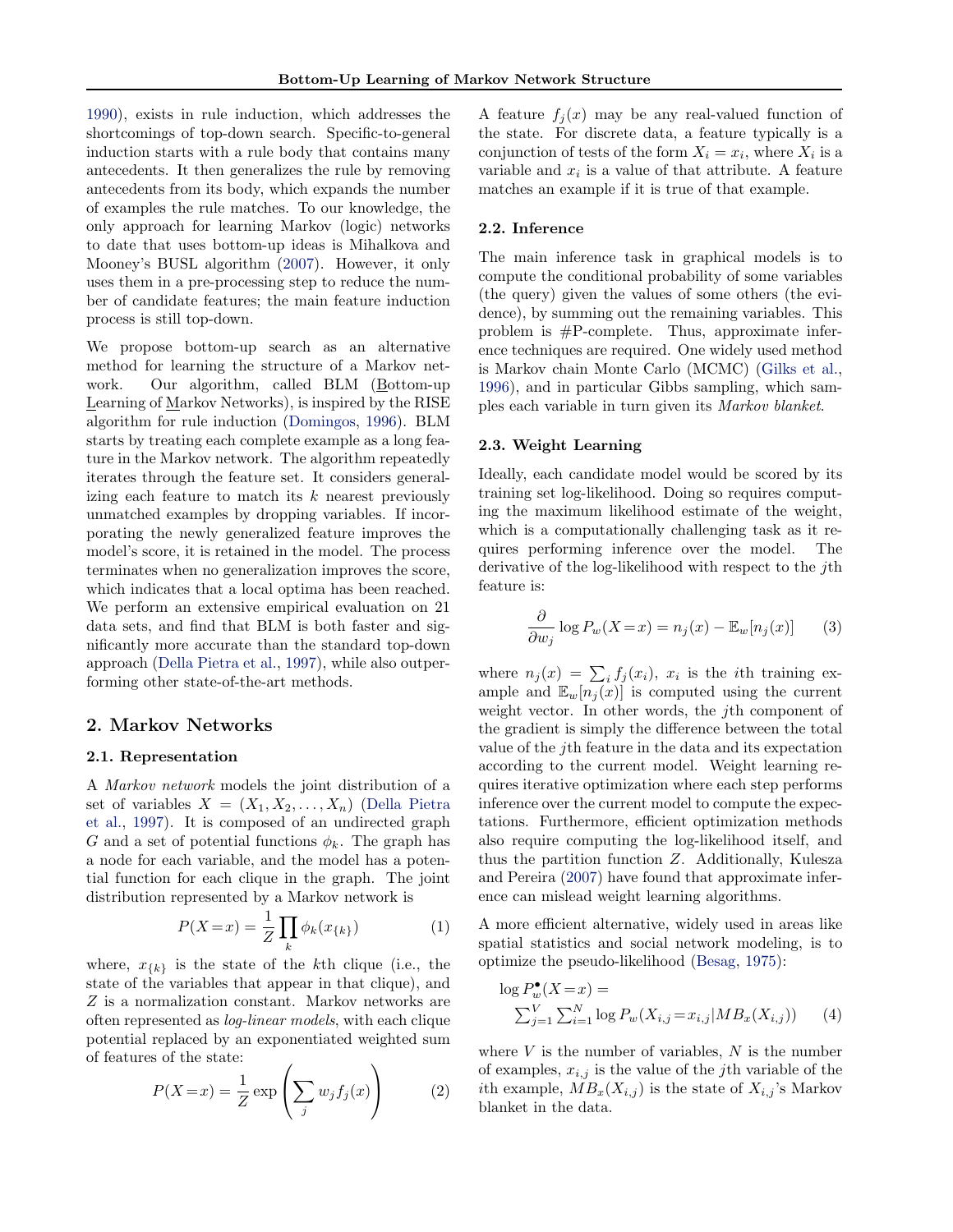#### 2.4. Structure Learning

Della Pietra et al.'s algorithm [\(1997\)](#page-7-0) is the standard approach to learning the structure of a Markov network. The algorithm starts with a set of atomic features (i.e., just the variables in the domain). It creates candidate features in two ways. First, it considers conjoining each feature currently in the model with every other feature in the model. Second, it composes each feature in the model with each atomic feature. It calculates the weight for each candidate feature by assuming that all other feature weights remain unchanged, which is done for efficiency reasons. It uses Gibbs sampling for inference when setting the weight. Then, it estimates the benefit of including each candidate feature f in the model based on the KL-divergence which captures the improvement in the log-likelihood that would result by including the candidate feature. It adds the feature that results in the largest gain to the feature set. This procedure terminates when no candidate feature improves the model's score.

A recent L1 regularization based approach to structure learning is the method of Ravikumar et al. [\(2010\)](#page-7-0). It learns the structure by trying to discover the Markov blanket of each attribute (i.e., its neighbors in the network). It considers each attribute  $X_i$  in turn and builds an L1 logistic regression model to predict the value of  $X_i$  given the remaining attributes. The Markov blanket of  $X_i$  is all attributes that have nonzero weight in the logistic regression model. In the limit of infinite data, consistency is guaranteed (i.e.,  $X_i$  is in  $X_j$ 's Markov blanket iff  $X_j$  is in  $X_i$ 's Markov blanket). In practice, this is often not the case and there are two methods to decide which edges to include in the network. One includes an edge if  $X_i$  is in  $X_j$ 's Markov blanket or  $X_j$  is in  $X_i$ 's Markov blanket. The other includes an edge if  $X_i$  is in  $X_j$ 's Markov blanket and  $X_j$  is in  $X_i$ 's Markov blanket.

# 3. Rule Induction

The goal of binary classification is to distinguish a set of positive examples from a set of negative examples. Rule induction constructs a rule set to discriminate between the two categories. Each rule consists of a body and a head. The body is a conjunction of antecedents, where each antecedent tests a single variable. For discrete data, each antecedent performs an equality test  $X_i = x_i$ , where  $X_i$  is a variable and  $x_i$  is a value of that variable. A rule covers (or matches) an example if all antecedents of the rule are true of the example. Rule induction algorithms typically employ a "divide and conquer" approach to constructing the rule set. A rule is induced on the full training set that covers as many

positive examples and as few negative ones as possible. The newly covered positive examples are removed from the training set and the process repeats until all positive examples are covered. Top-down, or generalto-specific, induction is the most common strategy for learning a single rule [\(Cohen,](#page-7-0) [1995\)](#page-7-0). Each induced rule begins as just a head (i.e., it matches all examples). The induction algorithm then adds antecedents to its body so that it covers a smaller set of examples. The process stops when no specialization improves the rule's accuracy. Notice the similarity between this search strategy and the feature induction approach presented in Subsection 2.4.

Top-down induction is inefficient, testing many feature variations with no support in the data, and highly prone to local optima. Bottom-up, or specificto-general, rule learning addresses these shortcomings [\(Domingos,](#page-7-0) [1996;](#page-7-0) [Muggleton & Feng,](#page-7-0) [1990\)](#page-7-0). Specific-to-general induction starts with a rule body that contains many antecedents. It then generalizes the rule by removing antecedents from its body, which expands the number of examples the rule matches.

RISE [\(Domingos,](#page-7-0) [1996\)](#page-7-0) is one of the most successful bottom-up rule induction algorithms, and it forms the basis for our approach. RISE works as follows. First, it converts each training example into a rule. It then iterates through the rule set. For each rule, it finds the nearest unmatched example of the same class. It generalizes the rule to match the example by removing any antecedent that disagrees with the example. If including the generalized rule in the rule set improves its accuracy, then the new rule is retained. If the rule set already contains an identical rule, it removes the original rule. The algorithm terminates when no generalization improves the rule set's accuracy.

RISE has parallels with both instance-based learning and agglomerative clustering. If RISE accepts no generalizations, it retains the training set as the final classifier and reduces to the nearest-neighbor algorithm. The relation between bottom-up and top-down rule induction is similar to the relation between agglomerative and divisive clustering, and between forward and backward feature selection for classification and regression.

# 4. Bottom-Up Feature Induction

We now describe BLM (Bottom-up Learning of Markov Networks), a bottom-up feature induction algorithm for Markov networks inspired by RISE. BLM performs a specific-to-general search by starting with each complete training example as a long feature. It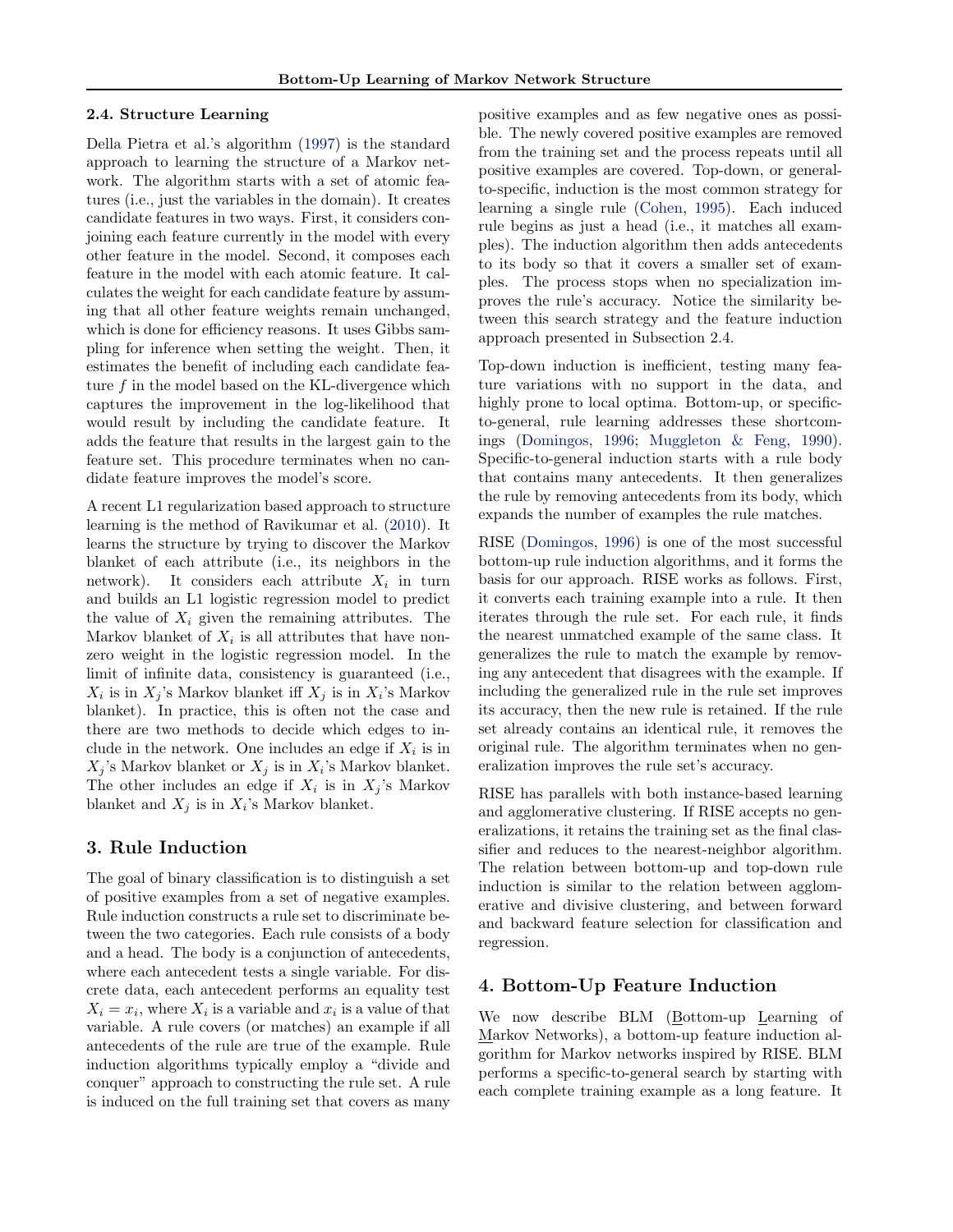<span id="page-3-0"></span>

| <b>Algorithm 1</b> BLM(training set $TS$ , set of integers $K$ ) |
|------------------------------------------------------------------|
| $FS = TS$                                                        |
| $score = S(TS, FS)$                                              |
| repeat                                                           |
| for all Features $F \in FS$ do                                   |
| $(newScore, FS') =$                                              |
| Generalize_Feature $(TS, FS, F, K)$                              |
| if new Score $>$ score then                                      |
| Replace $FS$ with $FS'$                                          |
| $score = newScore$                                               |
| end if                                                           |
| end for                                                          |
| <b>until</b> No generalization improves <i>score</i>             |
| return $FS$                                                      |

repeatedly generalizes a feature to match its  $k$  nearest examples by dropping variables. In this paper, we only consider discrete variables, but the extension to numeric ones is straightforward.

The four key elements of BLM, introduced in the next subsections, are: (i) how to score candidate structures, (ii) how to construct the initial feature set, (iii) how to generalize a feature, and (iv) how the overall algorithm functions.

#### 4.1. Structure Scoring and Weight Learning

As mentioned in Subsection [2.3,](#page-1-0) several possibilities exist for scoring candidate structures. BLM can use any score function and weight optimization procedure. In particular, we use a score function of the form

$$
S(TS, FS, L, \alpha) = L(TS, FS) - \alpha \sum_{f_i \in FS} |f_i| \qquad (5)
$$

where  $TS$  is the training set,  $FS$  is the feature set,  $L(TS, FS)$  can be the likelihood or pseudo-likelihood,  $\alpha$  is a penalty term to avoid overfitting, and  $|f_i|$  is the number of tests in feature  $f_i$ .

#### 4.2. Initial Feature Set

The initial feature set consists of one feature for each example. The feature is a conjunction over all attributes in the example (as in RISE). This is a good initial feature set as it contains a set of maximally specific features such that each feature matches at least one training example. All duplicate features are removed from the model.

#### 4.3. Feature Generalization

The key step, outlined in Algorithm 2, is generalizing the features. When generalizing a feature  $f$ , BLM retrieves the  $k$  nearest examples to  $f$  that currently do

Algorithm 2 Generalize Feature(training examples TS, feature set  $FS$ , feature  $F, K$ )

 $bestScore = -\infty$  $FS_{best} = FS$ for all  $k \in K$  do  $F' = F$  $TS_k = k$  nearest examples to F that do not match  $F$ for all Tests  $t$  in  $F'$  do if t does not match all examples in  $TS_k$  then Remove  $t$  from  $F'$ end if end for if  $F'$  is identical to another feature in  $FS$  then  $FS' = FS$  without F else  $FS' = FS$  with F replaced by  $F'$ end if  $newScore = S(TS, FS')$ if newScore > bestScore then  $bestScore = newScore$  $FS_{best} = FS'$ end if end for  $FS' = FS$  without F  $newScore = S(TS, FS')$ if  $newScore > bestScore$  then  $bestScore = newScore$  $FS_{best} = FS'$ end if return  $(FS_{best}, bestScore)$ 

not match it. One possible way to measure the distance between an example and a feature is generalized Hamming distance, which counts the number of variables that would need to be dropped in order for  $f$ to match the example. In rule induction, a more sophisticated measure, called the value difference metric, usually performs much better in practice [\(Domingos,](#page-7-0) [1996\)](#page-7-0). The metric is designed for classification and the intuition behind it is that two values are similar if they make similar predictions about the class value. We propose a generalized value difference metric  $D(f, e)$ :

$$
D(f, e) = \sum_{c \in f} G V D M(f, e, c)
$$
 (6)

where f is a feature,  $e$  is an example,  $c$  ranges over the variables in f and

$$
GVDM(f, e, c) =
$$
  
 
$$
\sum_{h} \sum_{f_i \in f, f_i \neq c} |P(c = h|f_i) - P(c = h|e_{f_i}))|^Q
$$
 (7)

where  $h$  ranges over the values that variable  $c$  can take on,  $f_i$  is the value of the *i*<sup>th</sup> variable in  $f$ ,  $e_{f_i}$  is value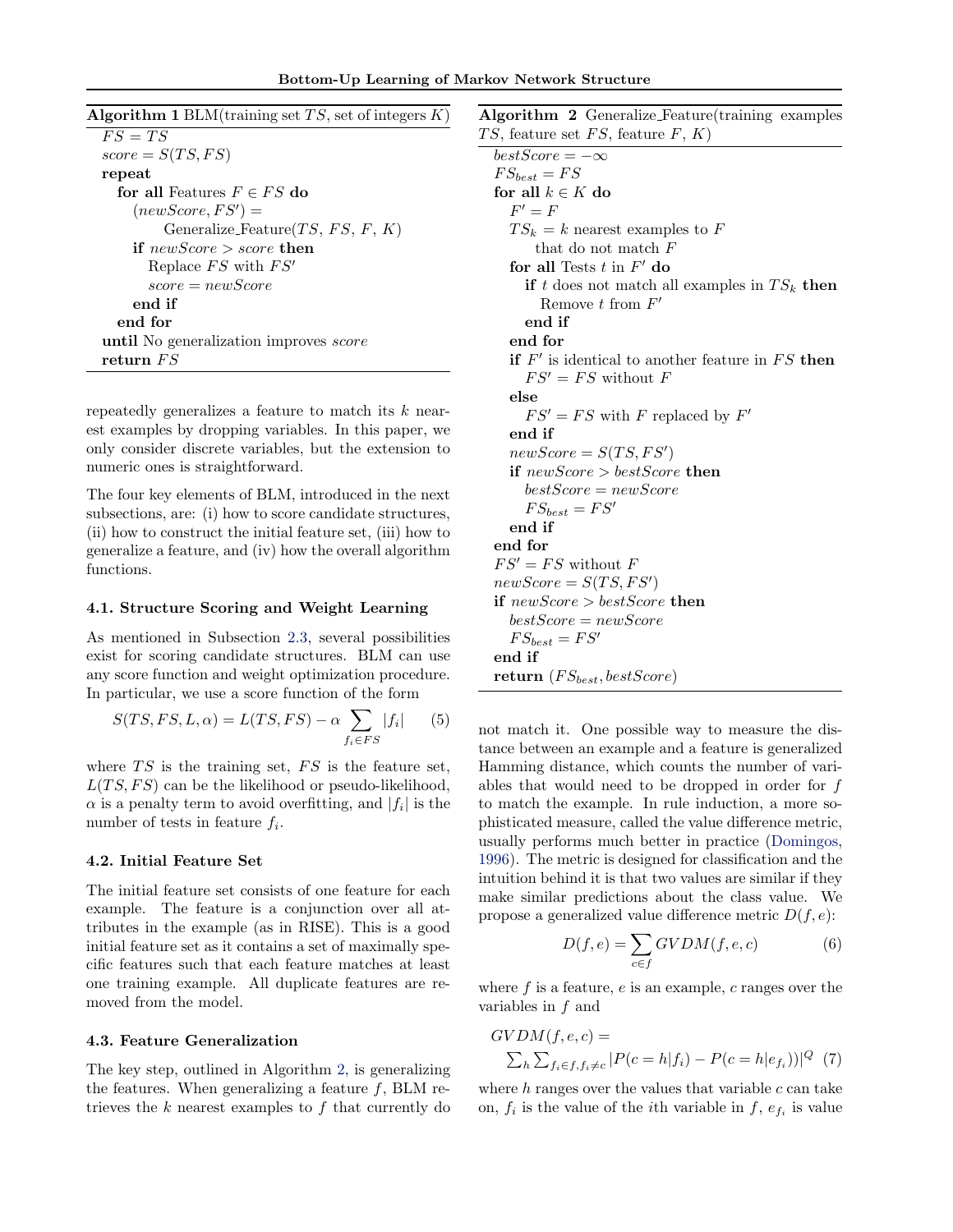<span id="page-4-0"></span>of the attribute referenced by  $f_i$  in e, and Q is an integer. For a variable  $c$  that appears in  $f$ , GVDM measures how well the other variables in  $f$  predict  $c$ . The intuition is that if c appears in a feature then the other variables should be good predictors of c.

In the generalization  $f'$ , BLM drops any variable that causes a mismatch with one of the k nearest examples. Thus  $f'$  matches all  $k$  examples in addition to the examples that  $f$  previously matched.

## 4.4. The BLM Algorithm

BLM receives a set of training examples,  $TS$ , and a set of integers,  $K$ , as input. It includes one feature, called an atomic feature, for each variable, to capture its marginal probability. This allows the other features to focus on capturing interactions among the variables. The atomic features remain unchanged throughout learning. Then it creates one feature for each example. Next, the algorithm repeatedly iterates through all non-atomic features. For each feature  $f$ , BLM scores several candidate generalizations. For each  $k \in K$ , it creates one candidate by generalizing  $f$  to match its k nearest unmatched examples. The generalization is constructed by dropping the variables that cause the mismatch. At each step, it also considers the generalization of removing  $f$  from the model. To score each potential generalization  $f'$ , BLM replaces  $f$  with  $f'$ in the model. If  $f'$  is identical to another feature in the model, then  $f'$  is removed. BLM retains the best scoring candidate model if it improves the score. The process terminates when no generalization improves the score, which indicates that a local optimum has been reached. Algorithm [1](#page-3-0) illustrates this process in pseudo-code (ignoring atomic features for simplicity).

#### 4.5. Time Complexity

The worst case time-complexity of BLM compares favorably with Della Pietra et al.'s algorithm. For Markov network structure learning, the time bottleneck is learning feature weights, so we will analyze the number of calls to the weight learning subroutine. Let  $n$  be the number of examples and  $v$  be the number of variables in the domain.

Each for loop in BLM considers generalizing each feature, of which there are at most  $n$ . Each loop calls weight learning  $O(nq)$  times, where is g is number of k values tried at each generalization step. In the worst case, a loop removes a single variable from a single feature, and the whole algorithm removes all variables from all features, requiring  $O(ngv)$  repetitions of the repeat cycle. Thus the maximum number of calls to weight learning is  $O(gvn^2)$ .

Table 1. Data Set Characteristics

| Data Set       | Train                | Tune   | Test   | Num.   |  |
|----------------|----------------------|--------|--------|--------|--|
|                | Set                  | Set    | Set    | Feats. |  |
|                | Size<br>Size<br>Size |        |        |        |  |
| 20 Newsgroups  | 11,293               | 3,764  | 3,764  | 930    |  |
| Abalone        | 3,134                | 417    | 626    | 31     |  |
| $_{\rm Adult}$ | 36,631               | 4,884  | 7,327  | 125    |  |
| Audio          | 15,000               | 2,000  | 3,000  | 100    |  |
| <b>Book</b>    | 8,700                | 1,159  | 1,739  | 500    |  |
| Covertype      | 30,000               | 4,000  | 6,000  | 84     |  |
| EachMovie      | 4,524                | 1,002  | 591    | 500    |  |
| Facebook       | 9,206                | 1,765  | 1,780  | 698    |  |
| Jester         | 9,000                | 1,000  | 4,116  | 100    |  |
| KDDCup 2000    | 180,092              | 19,907 | 34,955 | 64     |  |
| <b>MSNBC</b>   | 291,326              | 38,843 | 58,265 | 17     |  |
| <b>MSWeb</b>   | 29,441               | 3,270  | 5,000  | 294    |  |
| Netflix        | 15,000               | 2,000  | 3,000  | 100    |  |
| <b>NLTCS</b>   | 16,181               | 2,157  | 3,236  | 16     |  |
| Plants         | 17,412               | 2,321  | 3,482  | 69     |  |
| Reuters-52     | 6,532                | 1,028  | 1,540  | 941    |  |
| School         | 44,443               | 5,925  | 8,888  | 66     |  |
| Temperature    | 13,541               | 1,805  | 2,708  | 216    |  |
| Traffic        | 3,311                | 441    | 662    | 128    |  |
| WebKB          | 2,803                | 558    | 838    | 843    |  |
| Wine           | 4,874                | 650    | 975    | 48     |  |

To analyze Della Pietra et al.'s algorithm we also need m, the current number of features in the model. In each iteration, the algorithm specializes each feature by conjoining it to every variable and every other feature in the model. Thus, it makes  $O(m^2 + mv)$  calls to weight learning in each iteration. Even though Della Pietra et al.'s algorithm is not performing an exhaustive search, it could still end up adding every possible feature to the model, resulting in  $O(2^v)$  iterations of search. Thus, the worst case complexity is  $O(m^22^v + mv2^v)$ . In practice, the algorithm requires significantly fewer than  $O(2^v)$  iterations to converge.

# 5. Empirical Evaluation

In this section, we evaluate our approach on 21 realworld data sets. To our knowledge, this is the most extensive empirical evaluation of Markov network structure learning algorithms to date. We compare BLM to the standard top-down Markov network structure learning algorithm [\(Della Pietra et al.,](#page-7-0) [1997\)](#page-7-0) and the L1 approach of Ravikumar et al. [\(2010\)](#page-7-0). Additionally, we compare with BUSL [\(Mihalkova & Mooney,](#page-7-0) [2007\)](#page-7-0), a bottom-up algorithm for learning the structure of a Markov (logic) network.

We altered Della Pietra et al.'s algorithm to only evaluate candidate features that match at least one exam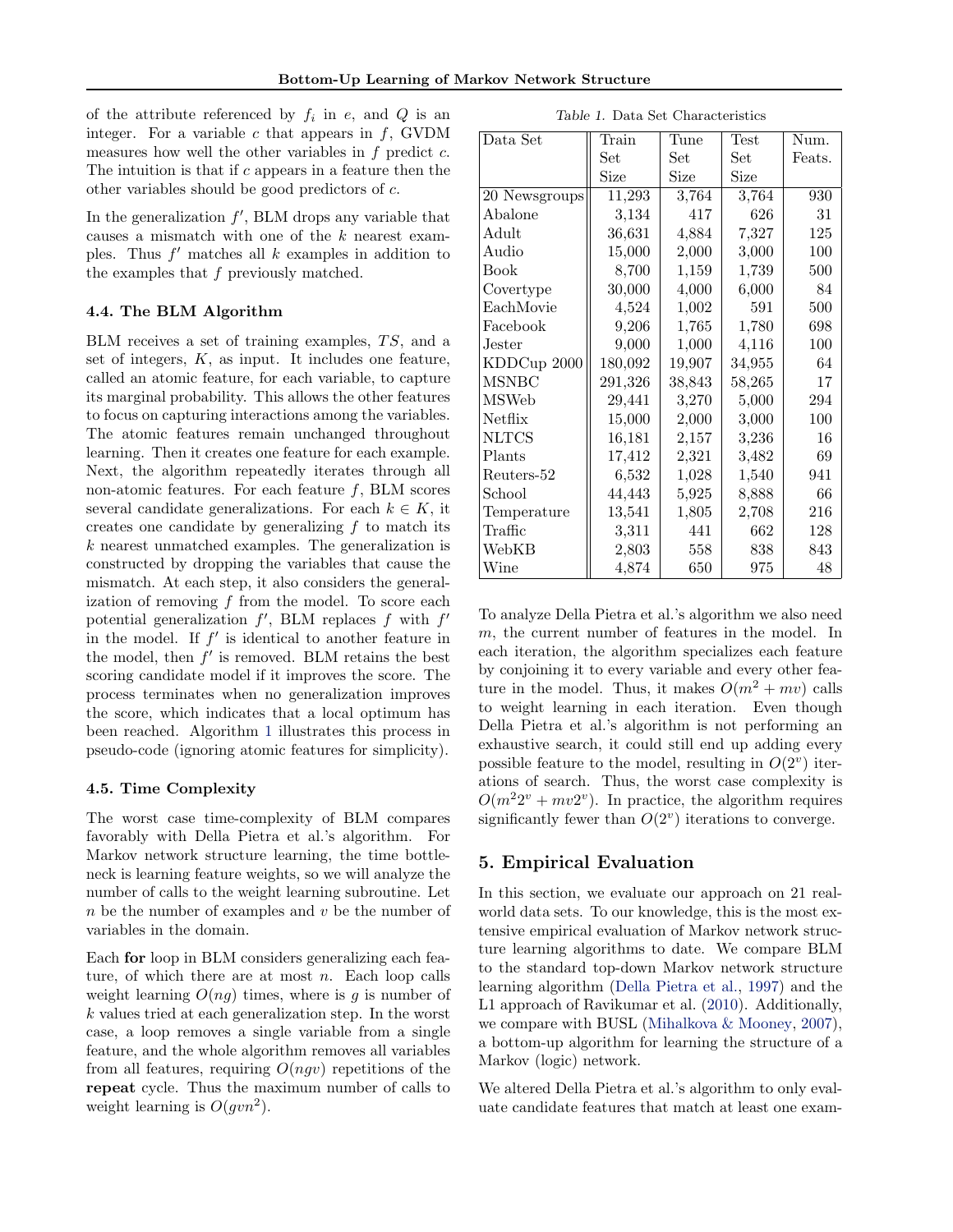ple. This simple extension vastly reduces the number of candidate features and greatly improves the algorithm's efficiency. Both BLM and Della Pietra et al.'s algorithm work with any score function. In this paper, we optimize the pseudo-likelihood of the data via the limited-memory BFGS algorithm [\(Liu & Nocedal,](#page-7-0) [1989\)](#page-7-0). Optimizing the likelihood of the data is prohibitively expensive for the domains we consider. We used the OWL-QN package [\(Andrew & Gao,](#page-7-0) [2007\)](#page-7-0) to implement Ravikumar et al.'s approach and we used the publicly available implementation of BUSL.<sup>1</sup>

We only allow BLM and Della Pietra et al.'s algorithm to construct positive features, which greatly improves efficiency. This is not a restriction, as any Markov network can be represented using only features of this form [\(Wexler & Meek,](#page-7-0) [2008\)](#page-7-0). Both approaches estimate a candidate feature's weight by holding the weights of the other features in the model constant. We first describe the data sets we use and then present and discuss our experimental results.

#### 5.1. Tasks

Table [1](#page-4-0) describes the characteristics of each data set.<sup>2</sup> Since none of the algorithms can handle numeric data, we discretized all continuous variables by constructing four equal size bins and the bins widths were set using the training data. We binarized all variables (i.e., created one Boolean variable for each value).

From the UCI machine learning repository [\(Blake](#page-7-0) [& Merz,](#page-7-0) [2000\)](#page-7-0) we used: Abalone, Adult, Covertype, MSNBC anonymous Web data, Plants and Wine domains. Temperature and Traffic are sensor network data sets and were used in Checketka and Guestrin [\(2007\)](#page-7-0). The versions of the EachMovie, KD-DCup and MSWeb domains came from Lowd and Domingos [\(2008\)](#page-7-0). The School domain [\(Yang et al.,](#page-7-0) [2002\)](#page-7-0) contains information about math examinations results in England and the National Long Term Care Survey (NLTCS) data consist of binary variables that measure an individual's ability to perform different daily living activities. The Facebook data comes from the social networking site. We constructed examples by comparing two individuals according to the attributes available on their profiles.

We used three text domains: 20 Newsgroups, Reuters-52 and WebKB. Finally, we considered several collaborative filtering problems: Audio, Book [\(Ziegler et al.,](#page-7-0) [2005\)](#page-7-0), Jester [\(Goldberg et al.,](#page-7-0) [2001\)](#page-7-0) and the Netflix challenge data. We reduced each problem to the equivalent of "rated " or "not-rated."

## 5.2. Methodology

We performed two sets of experiments. The first experiment compared the accuracy and run time performance of the BLM compared to the other three algorithms. We also included the performance achieved by just using the atomic features which capture the marginal probability of each variable. This baseline provides a "sanity check" to ensure that we are actually learning something in each domain. In the second set of experiments, we performed two lesions studies on BLM. First, we compared against using a fixed  $k$  size of 1. Second, we compared against using generalized Hamming distance as the distance measure.

Like Lee et al. [\(2007\)](#page-7-0), we evaluated our algorithm using test set conditional marginal log-likelihood (CMLL). Calculating the CMLL required dividing the variables into a query set  $Q$  and an evidence set  $E$ . Then, for each test example we compute  $CMLL(X =$  $f(x) = \sum_{i \in Q} \log P(X_i = x_i | E)$ . For each domain, we divided the variables into four disjoint groups. One set served as the query variables while the remaining three sets served as evidence. We repeated this procedure such that each set served as the query variables. We computed the conditional marginal probabilities using the MC-SAT inference algorithm [\(Poon & Domingos,](#page-7-0) [2006\)](#page-7-0). For all three domains, we set the burn-in to 1,000 samples and then computed the probability using the next 10,000 samples.

For all algorithms, we imposed a 24-hour time limit for training. For BLM, we used  $K =$  $\{1, 2, 5, 10, 20, 25, 50, 100, 200\}$  and  $Q = 1$  for GVDM. We did not tune these parameters. For BLM, we varied how often we relearned the full set of feature weights and considered doing so after every 1, 5, 10 and 25 accepted feature generalizations. We used the tuning set to pick the best setting for this parameter. For all algorithms we tried a variety of values for penalty  $\alpha$ , and used the tuning set to select the best setting for each domain. For the L1 approach, we tried both methods described in Subsection 2.4 to enforce consistency. BUSL ran out of memory when learning on the full training set for each domain. We tried various different subsamples of the data and report the best test set results that we obtained.

#### 5.3. Results

Table [2](#page-6-0) presents CMLLs and run times for all 21 domains. CMLL is averaged over all test examples and run time is reported in minutes. BLM significantly

<sup>1</sup>Code for BLM and Della Pietra et al. is available at http://alchemy.cs.washington.edu/papers/davis10a/.

 $2$ Data sets and their descriptions are available at http://alchemy.cs.washington.edu/papers/davis10a/.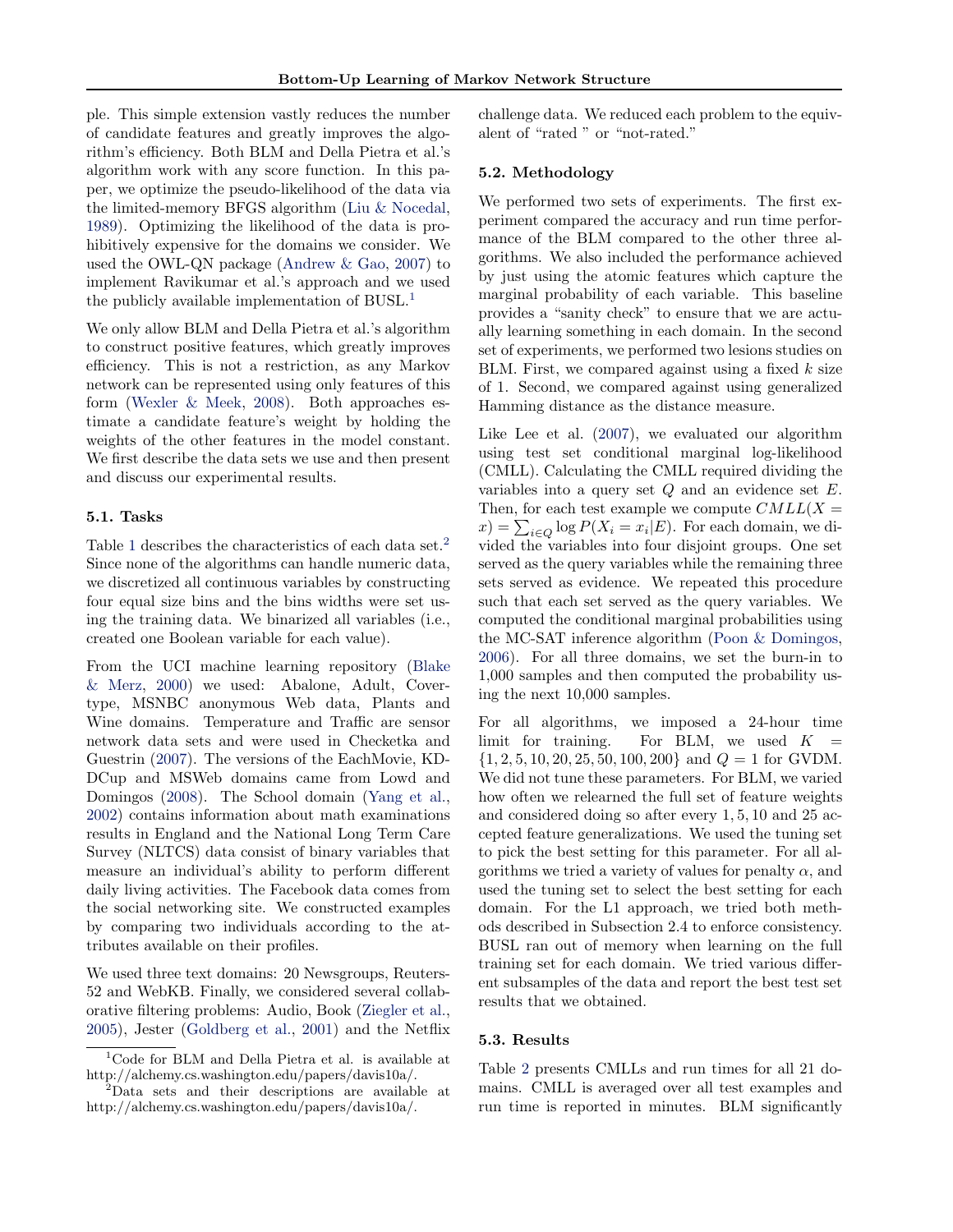|                            | $\overline{\text{CMLL}}$ |            |            |             | Run Time (Minutes) |            |         |       |             |
|----------------------------|--------------------------|------------|------------|-------------|--------------------|------------|---------|-------|-------------|
| Data Set                   | <b>BLM</b>               | DP         | L1         | <b>BUSL</b> | Atomic             | <b>BLM</b> | DP      | L1    | <b>BUSL</b> |
| $\overline{20}$ Newsgroups | $-147.461$               | $-158.552$ | $-139.515$ | $-155.005$  | $-160.610$         | 468.9      | 1440.0  | 347.7 | 468.0       |
| Abalone                    | $-8.075$                 | $-7.780$   | $-74.574$  | $-11.547$   | $-17.657$          | 0.1        | $2.5\,$ | 0.1   | 5.8         |
| Adult                      | $-28.673$                | $-24.626$  | $-48.982$  | $-24.241$   | $-24.903$          | 260.9      | 22.0    | 18.7  | 16.2        |
| Audio                      | $-37.385$                | $-39.224$  | $-37.276$  | $-42.163$   | $-49.362$          | 434.3      | 1398.5  | 2.7   | 1020.2      |
| <b>Book</b>                | $-34.768$                | $-39.254$  | $-35.517$  | $-38.522$   | $-41.308$          | 47.3       | 1440.0  | 25.5  | 208.4       |
| Covertype                  | $-19.464$                | $-18.959$  | $-24.527$  | $-26.286$   | $-28.393$          | 181.9      | 1440.0  | 4.3   | $11.1\,$    |
| EachMovie                  | $-58.852$                | $-67.175$  | $-52.957$  | $-67.540$   | $-84.102$          | 41.3       | 1440.0  | 62.1  | 235.8       |
| Facebook                   | $-9.749$                 | $-12.107$  | $-15.409$  | $-9.216$    | $-12.840$          | 1.5        | 5.6     | 57.6  | 1046.8      |
| Jester                     | $-53.025$                | $-53.999$  | $-53.226$  | $-62.126$   | $-63.891$          | 350.2      | 1440.0  | 3.2   | 11.3        |
| KDDCup 2000                | $-2.099$                 | $-2.112$   | $-2.165$   | $-3.104$    | $-2.456$           | 62.9       | 1440.0  | 10.4  | 3.4         |
| <b>MSNBC</b>               | $-5.892$                 | $-5.957$   | $-6.332$   | $-6.735$    | $-6.780$           | 203.5      | 1440.0  | 1.2   | 4.8         |
| <b>MSWeb</b>               | $-8.936$                 | $-9.187$   | $-9.476$   | $-10.476$   | $-11.720$          | 64.8       | 1440.0  | 40.5  | 262.3       |
| Netflix                    | $-56.598$                | $-57.429$  | $-56.129$  | $-59.945$   | $-64.578$          | 1367.8     | 1440.0  | 4.1   | 228.6       |
| <b>NLTCS</b>               | $-5.253$                 | $-5.220$   | $-5.278$   | $-8.414$    | $-9.241$           | 24.5       | 15.8    | 0.1   | 3.9         |
| Plants                     | $-10.960$                | $-11.143$  | $-10.962$  | $-26.045$   | $-31.321$          | 514.6      | 1440.0  | 3.2   | $22.5\,$    |
| Reuters-52                 | $-94.249$                | $-108.449$ | $-85.950$  | $-105.956$  | $-112.880$         | 170.9      | 1440.0  | 148.7 | 1440.0      |
| School                     | $-16.983$                | $-16.170$  | $-25.330$  | $-21.564$   | $-22.430$          | $213.0\,$  | 1440.0  | 4.9   | 4.8         |
| Temperature                | $-52.497$                | $-65.847$  | $-140.391$ | $-78.375$   | $-113.026$         | 569.3      | 1440.0  | 21.0  | 2.6         |
| Traffic                    | $-34.475$                | $-29.266$  | $-210.014$ | $-40.251$   | $-72.014$          | 6.6        | 1440.0  | 1.9   | 35.8        |
| WebKB                      | $-166.811$               | $-178.030$ | $-151.615$ | $-174.774$  | $-183.875$         | 49.9       | 1440.0  | 55.3  | 1048.0      |
| Wine                       | $-24.559$                | $-23.765$  | $-50.615$  | $-27.138$   | $-27.261$          | $5.8\,$    | 117.9   | 0.1   | 3.5         |

<span id="page-6-0"></span>Table 2. Experimental results. Atomic is a model that assumes all variables are independent. CMLL is the average CMLL per test example. Run time is in minutes.

outperforms the other three approaches in terms of the learned model's accuracy. It finishes first or second in 20 of 21 domains in terms of accuracy.

BLM outperforms Della Pietra et al.'s algorithm on 14 of the 21 domains. BLM significantly outperforms Della Pietra et al. at the 0.032 significance level according to a Wilcoxon signed-ranks test. BLM has a faster run time than Della Pietra et al. on 19 domains. BLM performance can be explained by its greater ability to avoid local optima and its improved efficiency, which allows it to learn larger models as well as models that contain longer features. On 20 domains, its learned model contains more features than Della Pietra et al.'s model. Additionally, on 20 domains, the average length of a feature included in BLM's learned model is higher than that of Della Pietra et al.'s learned model.<sup>3</sup>

BLM outperforms Ravikumar et al.'s L1 approach on 15 of the 21 domains. BLM outperforms L1 at the 0.043 significance level according to a Wilcoxon signedranks test. BLM is better on the majority of the domains because many problems require longer features to capture the regularities present in them. In domains where short features are sufficient or that are highly sparse, L1 should do well. BLM can never induce more features than there are training examples. L1 wins on all three text domains as the pairwise feature induction approach of L1 corresponds to learning a bigram model of text, which is known to work well in practice. The four domains where L1 results in the largest improvement all have a large number of attributes ( $\geq 500$ ) and L1's learned model contained three to ten times more features than there are examples in the training set. In general, the L1 approach is faster than BLM. However, in four of the six domains in which L1 wins on accuracy, it is either slower or has comparable run time to BLM.

BLM outperforms BUSL at the 0.0006 significance level according to a Wilcoxon signed-ranks test. The run time of BUSL is not comparable to the other algorithms due to the subsampling we needed to perform in order for it run. Only on three domains could it run on more than 200 examples and it was never able to run on more than 1, 000 examples.

In the second set of experiments, BLM outperformed its two variants. It beat using a fixed  $k = 1$  on 14 of 21 domains. The difference in performance is significant at the 0.012 significance level according a Wilcoxon signed-ranks test. Furthermore, running with a fixed  $k = 1$  is slower on 20 of 21 domains. BLM with GVDM outperforms BLM with Hamming distance 14 of 21 do-

<sup>&</sup>lt;sup>3</sup>Full results are available in the online appendix http://alchemy.cs.washington.edu/papers/davis10a/.